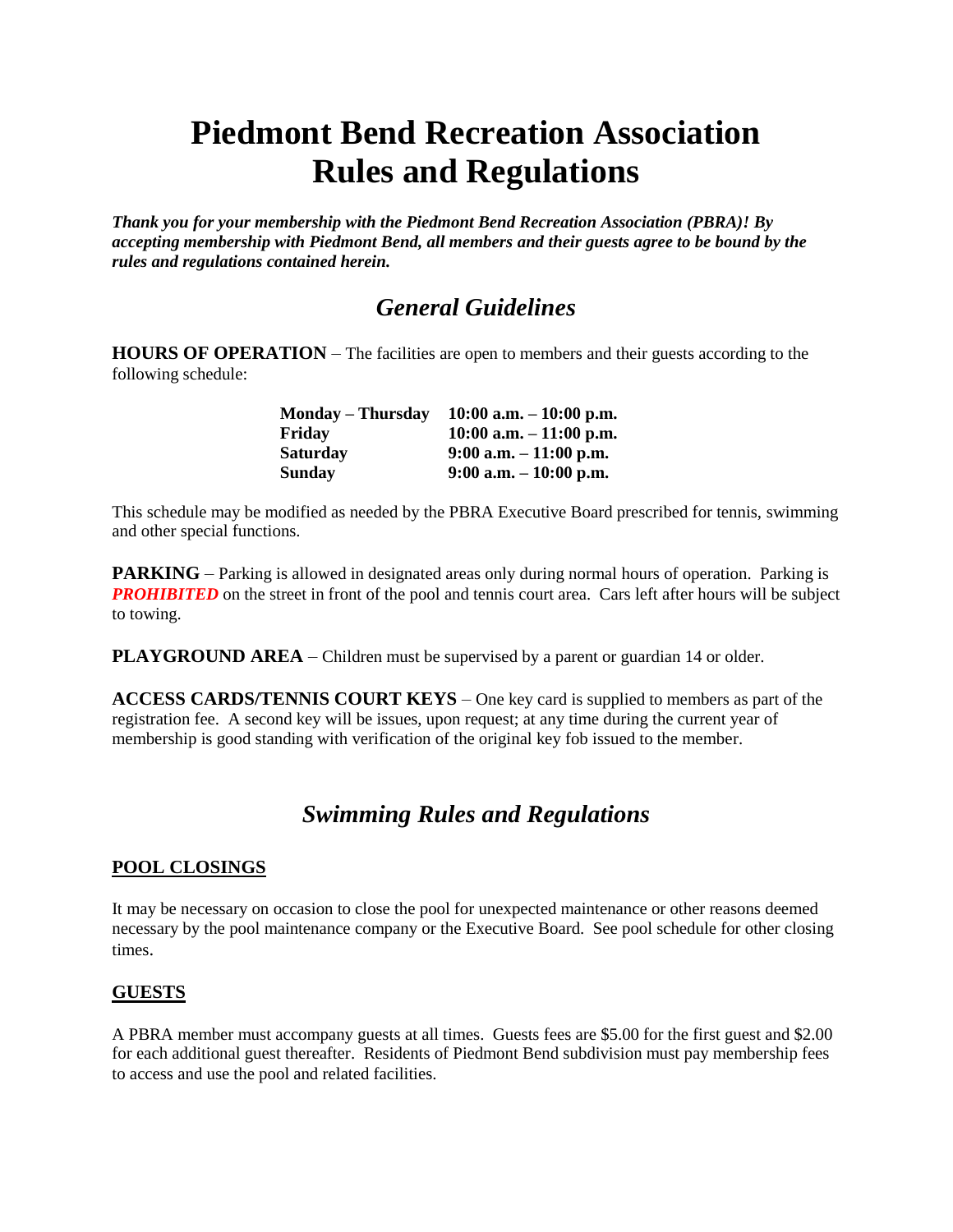# **FOOD AND BEVERAGES**

The consumption of food and beverages within the pool enclosure is permitted with the following stipulations:

- No glass containers of any kind are permitted inside the fenced area of the pool.
- Members are expected to maintain a clean and attractive pool area. All trash and unconsumed food must be properly disposed in the provided receptacles. Please dispose of recyclable items in the recycling containers.
- Spilled beverages and food must be cleaned off tables and the pool deck immediately.
- The PBRA Executive Board reserves the right to restrict consumption of food and beverages at any time.

# **LOST AND FOUND**

Any items found will be placed in the designated Lost and Found area. Items that are unclaimed may be discarded or donated without warning.

## **POOL RULES AND REGULATIONS**

- 1) All guests must be accompanied by a member and pay the associated guest fee(s).
- 2) Parking is *PROHIBITED* on the street in front of the pool and tennis court area.
- 3) Walk, don't run, in and around the pool facility
- 4) Children under 14 years old must be accompanied by a parent, guardian, or responsible person 18 years or older.
- 5) Children 14 years old and older may swim unaccompanied by an adult during designated pool hours.
- 6) Acceptable swim attire must be worn by patrons on the deck and in the water.
- 7) Swim diapers specially designed for infants and toddlers are **required for all children 3 and under**, even if they are potty trained. Disposable and cloth diapers are not allowed in the pool. Please dispose of all diapers in the containers outside of the pool enclosure.
- 8) Animals are not allowed inside the pool enclosure, with the exception of service animals.
- 9) Persons who appear to be under the influence of alcohol or narcotics will be denied admission and/or asked to leave the facilities.
- 10) Foul or abusive language will not be tolerated.
- 11) No gum, candy or food in the pool.
- 12) Smoking is not permitted anywhere in the pool facilities. Smoking is permitted only outside the perimeter fence line in designated areas. Smokers are responsible for safe disposal of filters.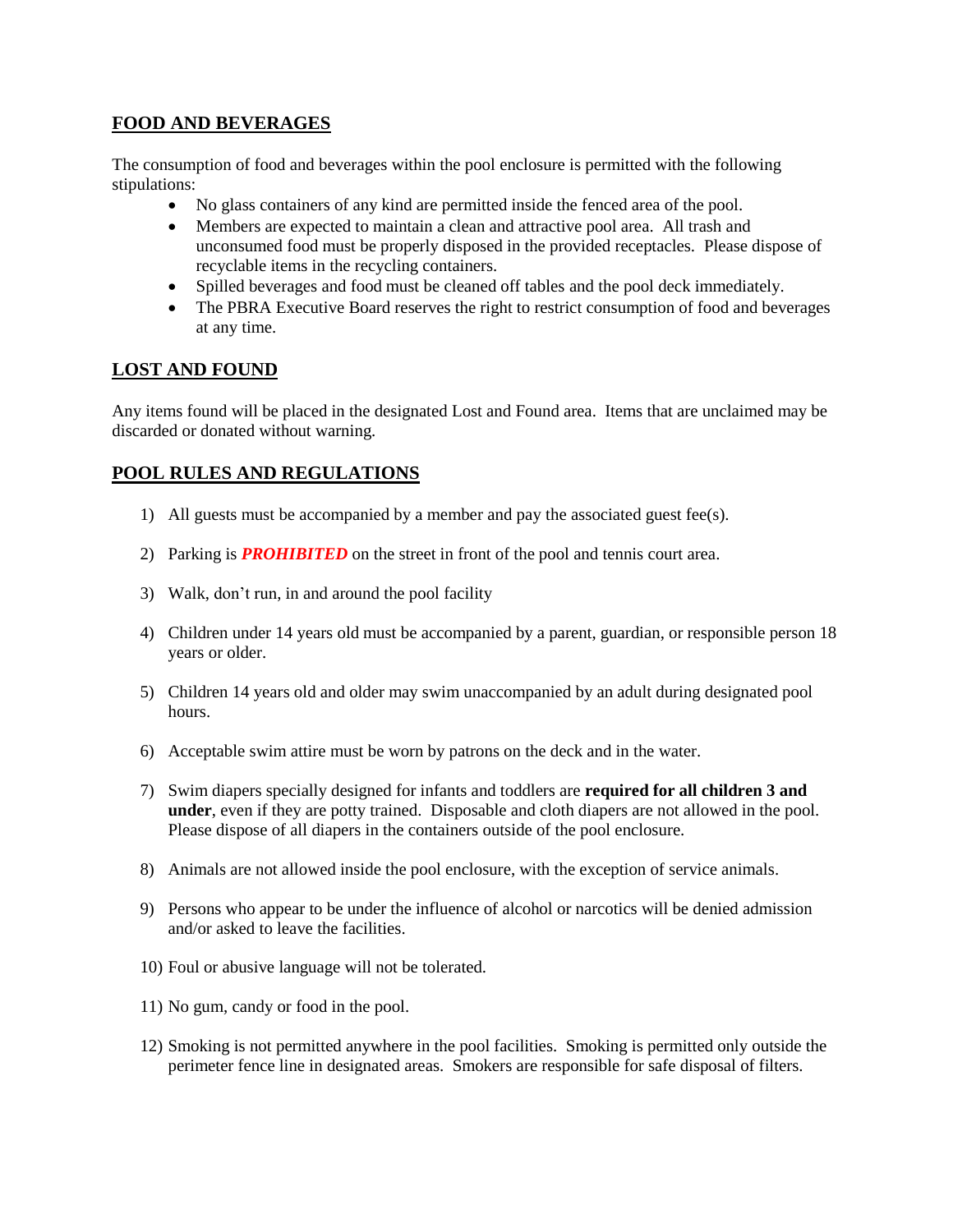- 13) Use caution and consideration to other swimmers when you and/or your guests have health conditions or ailments that are or may be contagious.
- 14) Weak or non-swimmers must remain in shallow water no deeper than chest level.
- 15) No one, except the lifeguard, is permitted on the guard chair at any time.
- 16) No bikes, skates, scooters, skateboards, or hellies are allowed inside the fenced area of the pool or on the tennis courts.
- 17) Emergency procedures must be observed. Swimmers must leave pool area immediately upon the signal or request of a PBRA Executive Board Member.

#### **DIVING BOARD RULES**

- 1) Only 1 person is allowed on the diving apparatus at a time.
- 2) A diver must wait until the preceding diver has surfaced and reached the ladder before diving
- 3) No general swimming is permitted in the diving area, unless, the diving board is closed by PBRA.
- 4) Diving board users must be able to swim to the ladder unassisted.
- 5) **NO fins** on the diving board.

*A member will be verbally warned for first offenses and rule violation; the patron will be asked to leave the pool facility if a second offense occurs. Revocation of membership will be left to the discretion of the Executive Board.*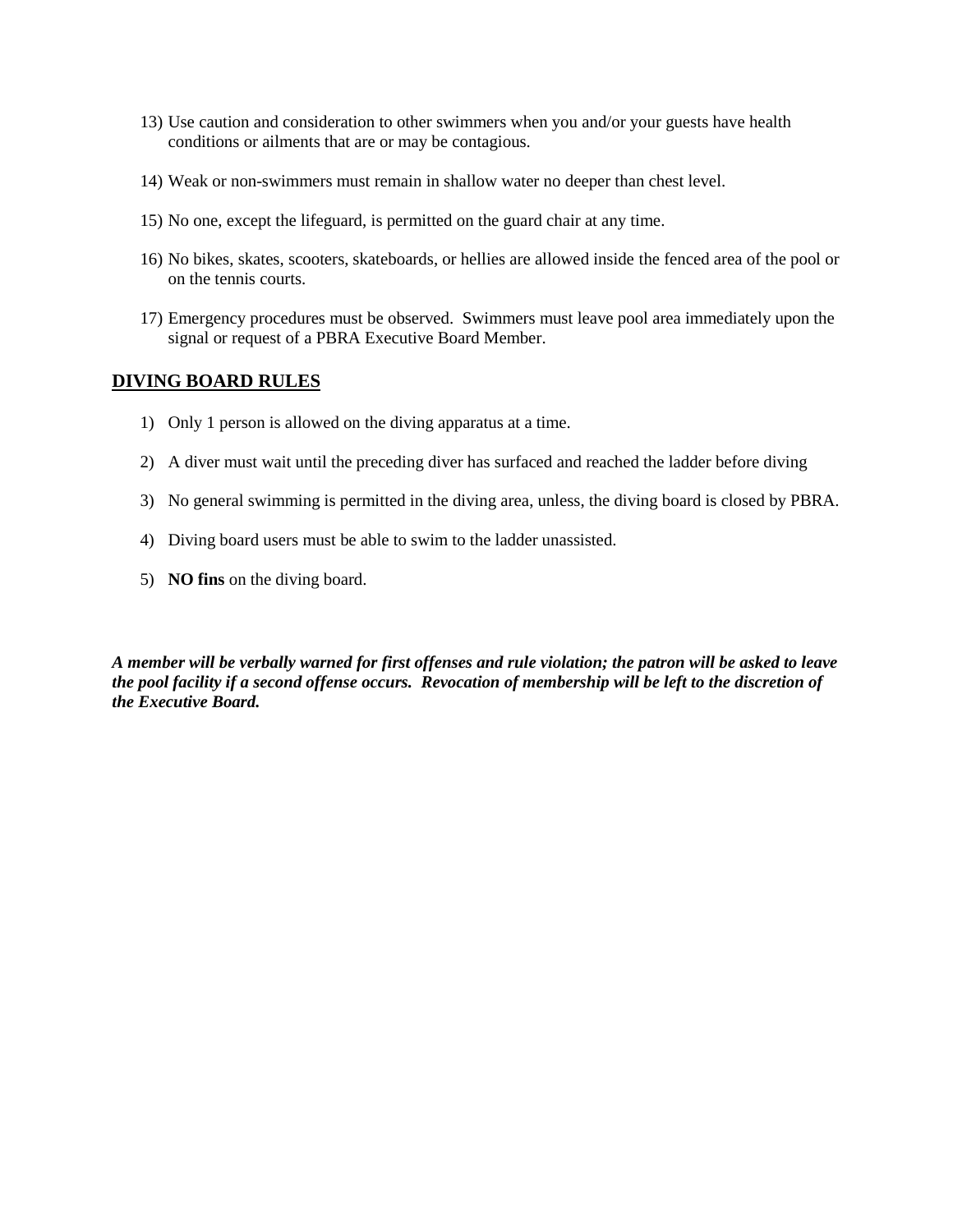# *Tennis Rules and Regulations*

## **GENERAL RULES**

- 1) Courts are for the express purpose of playing or practicing tennis. Other uses of the courts must be requested and approved by the PBRA Executive Board.
- 2) Parking is **PROHIBITED** on the street in front of the tennis court area unless dropping off food and equipment.
- 3) No bikes, skates, scooters, skateboards, or hellies will be permitted on the tennis courts.
- 4) Courts are not to be used before 8:00 am. All play should be completed by 11:00 p.m.
- 5) Proper tennis etiquette must be observed at all times.
	- \* Proper tennis shoes and tennis apparel must be worn while on the courts.
	- \* Only players are allowed on the court. Those not playing tennis must remain outside the fence.
- 6) Players should not interrupt play or distract players on the other court for any reason including the following:
	- \* Retrieving balls during play of a game
	- \* Loud or continued talking or playing of music
	- \* Entering or exiting the courts by walking behind other players.
- 7) Any of these rules may be changed or modified by the PBRA Executive Board.
- 8) Use of smoking and/or tobacco products must be in the designated areas only.
- 9) If you are the last person to leave the courts at night, please
	- \* Turn off all court lights
	- \* Turn off all bathroom lights
	- \* Ensure all tennis gates and pool gates are locked securely.
	- \* Please make sure all trash is disposed of properly.

#### **COURT USE BY MEMBER ALTA, USTA AND/OR OTHER LEAGUE TEAMS**

- 1) A complete ALTA, USTA or any other organized league roster must be submitted to the PBRA Executive Board for each team which is organized to play on Piedmont Bend courts before the team will be permitted to reserve the tennis courts to play or practice.
- 2) Piedmont Bend will reserve two courts for each home ATLA, USTA, or any other organized league match. Requests for reservations for courts for ALTA, USTA or other league practice or matches must be submitted to the Tennis Coordinator and posted to the reservation system.
- 3) Make-up matches (of rained-out home matches only) take precedence over any team's practice during the last week of the season. The captain of a make-up match team must communicate their plans as far in advance as possible to the captain of the practice team and the Tennis Coordinator and/or PBRA Executive Board.